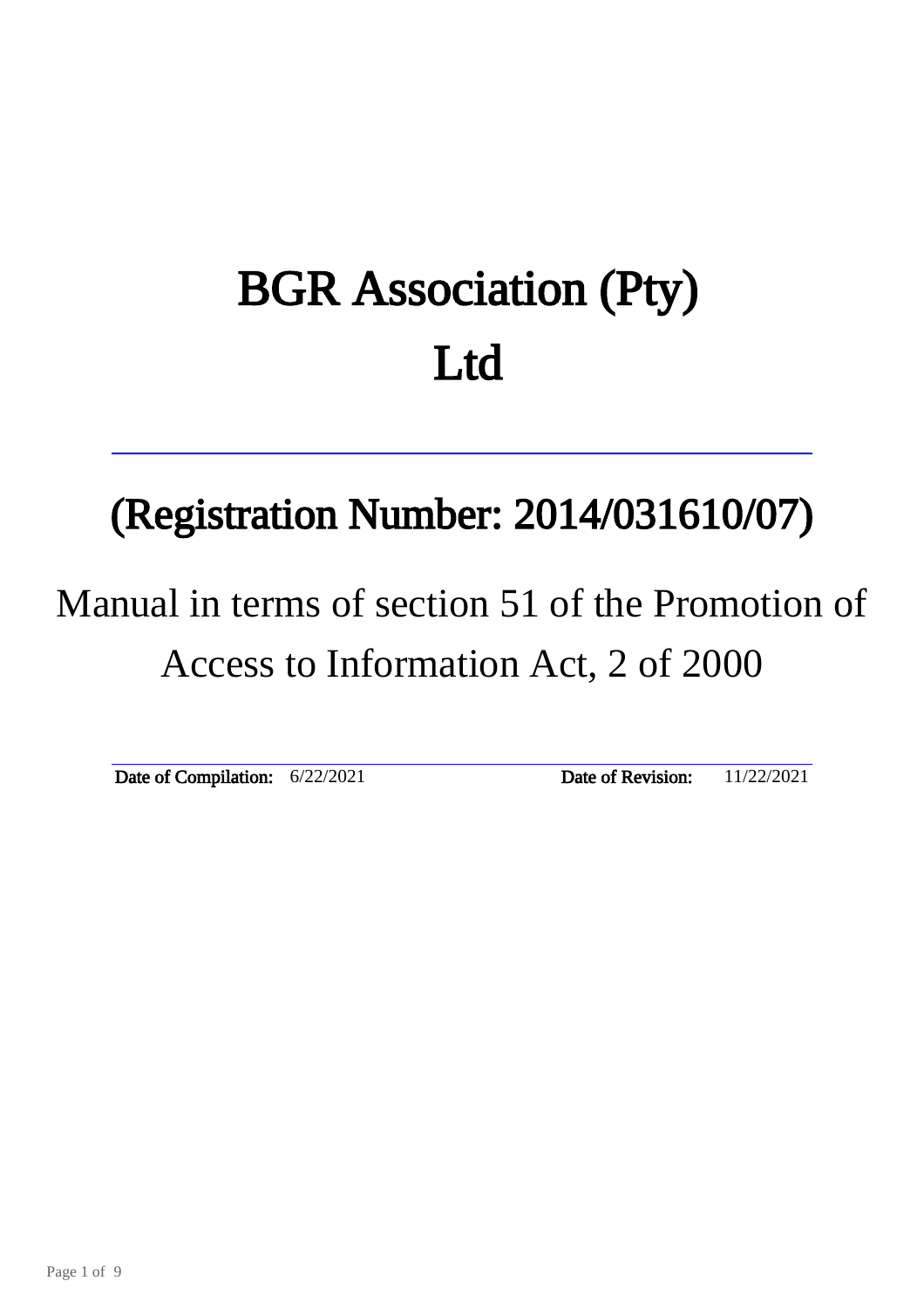# PROMOTION OF ACCESS TO INFORMATION ACT, 2 OF 2000 (THE ACT)

 Section 51 Manual of BGR Association (Pty) Ltd (Registration number: 2014/031610/07)

- 1. Contact particulars
- 2. Introduction
- 3. Guide in terms of section 10 of The Act
- 4. Facilitation of a request for access to information
- 5. Information available in terms of other applicable legislation
- 6. Information automatically available
- 7. Information available in terms of the act On Request
- 8. General
- 9. Requesting Procedures
- 10. Prescribed Fees
- 11. Protection of Personal Information Processed
- 12. Availability of the manual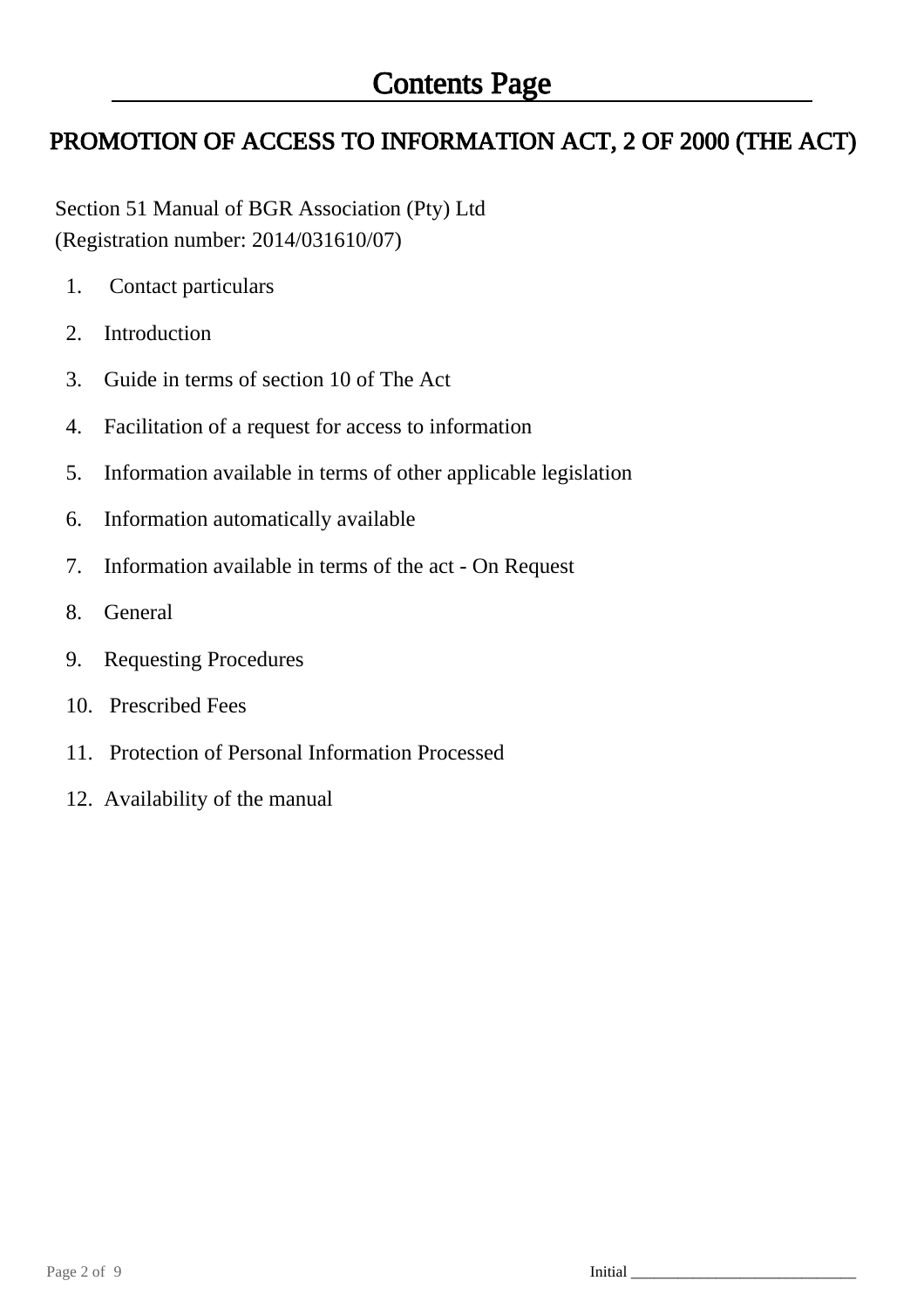# PROMOTION OF ACCESS TO INFORMATION ACT, 2 OF

# 2000 (THE ACT)

Ī

# SECTION 51 MANUAL OF BGR ASSOCIATION (PTY) LTD (REGISTRATION NUMBER: 2014/031610/07)

# 1. CONTACT PARTICULARS

| Head of business:<br><b>Postal Address:</b> | Daniel Gabriel de Villiers<br>PO Box 2510 Paarl 7620 | <b>Information officer:</b> Chris Botha<br><b>Physical Address:</b> | PO Box 2510 Paarl 7620 |
|---------------------------------------------|------------------------------------------------------|---------------------------------------------------------------------|------------------------|
|                                             | Cape Town<br>7620                                    |                                                                     | Cape Town<br>7620      |
| <b>Telephone Number:</b>                    | 072 631 2930                                         |                                                                     |                        |
| <b>E-mail Address:</b>                      | marketing@bgr.co.za                                  |                                                                     |                        |
| Website:                                    | www.bgr.co.za                                        |                                                                     |                        |
|                                             |                                                      |                                                                     |                        |

### 2. INTRODUCTION

BGR is a unique association of independent firms where each firm retains the character and identity that initially made it successful and thus differentiated it from the rest.

The philosophy that each member firm subscribes to is a method of working where the client's experience is our highest priority and forms the foundation of everything that we do. By pooling our knowledge, expertise and experience we gain the benefits of establishing and adhering to the highest standards, sharing best practices and knowledge, offering broader training for our staff and, most importantly – the best service offering for our clients.

Our staff is the key to our success and therefore we invest in people who share our vision. We believe that every employee is unique and will strive for the best that he or she can offer. Our distinctive working environment allows for individual growth, while our collective values and standards are maintained throughout.

### 3. GUIDE IN TERMS OF SECTION 10 OF THE ACT

3.1 The ACT grants a requester access to records of a private body, if the record is required for the exercise or protection of any rights. If a public body lodges a request, the public body must be acting in the public interest.

3.2 Requests in terms of the ACT shall be made in accordance with the prescribed procedures, at the rates provided. The forms and tariff are dealt with in section 53 and 54 of the Act.

3.3 Requesters are referred to the Guide in terms of Section 10 which has been compiled by the South African Human Rights Commission, which will contain information for the purposes of exercising Constitutional Rights. The Guide is available from the SAHRC. The contact details of the Commission are:

Postal Address: Private Bag 2700, Houghton, 2041 Telephone Number: (+27)11 877 3600 Fax Number: (+27)11 403 0625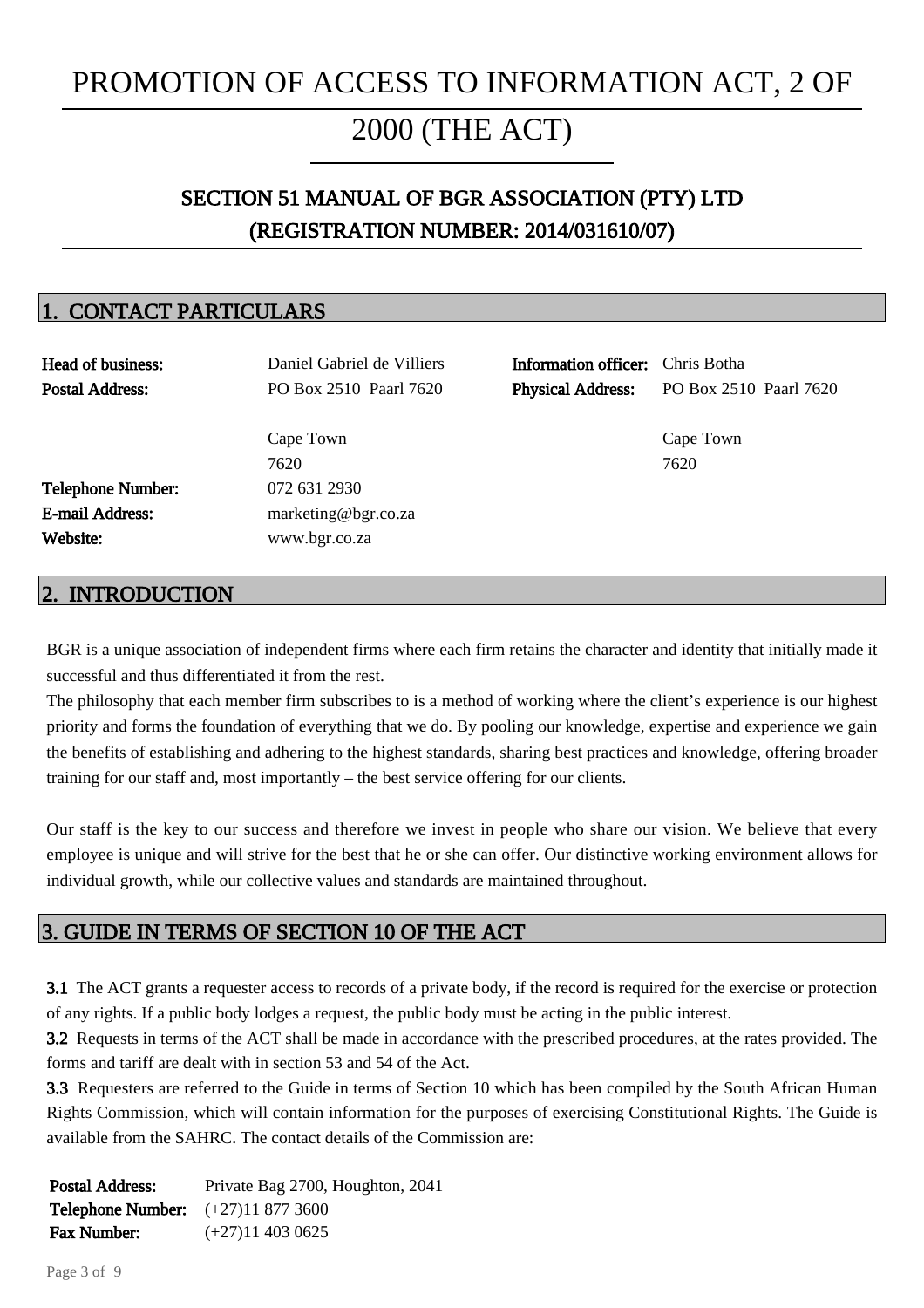Website: <www.sahrc.org.za>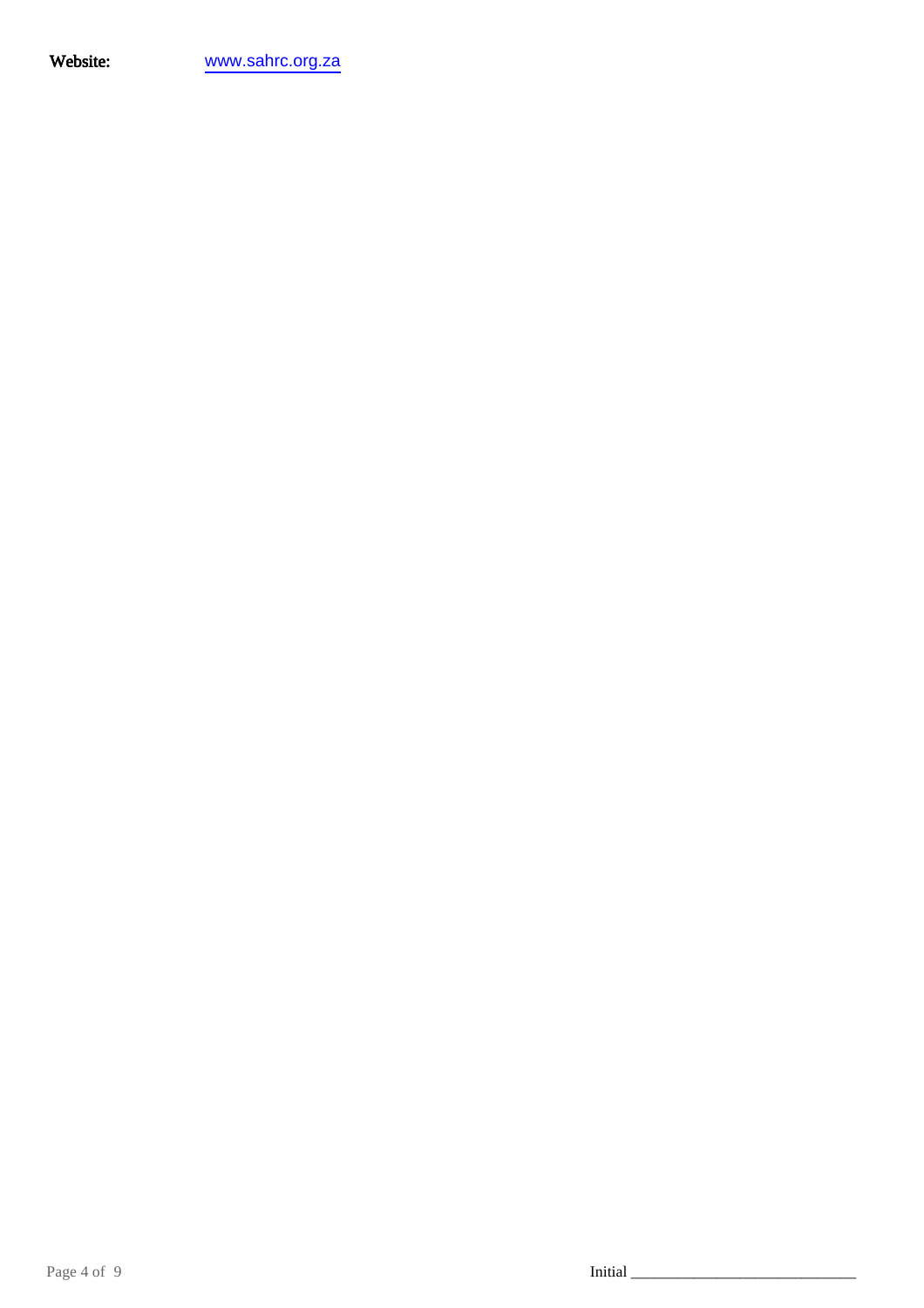## 4. FACILITATION OF A REQUEST FOR ACCESS TO INFORMATION

Information which is not readily available as indicated in this manual, may be requested in accordance with the procedure prescribed in terms of The Act. Copies of the prescribed forms to be completed for submitting a request, are available from BGR Association (Pty) Ltd, www.bgr.co.za.

## 5. INFORMATION AVAILABLE IN TERMS OF OTHER APPLICABLE LEGISLATION

- Basic Conditions of Employment Act 75 of 1997
- Broad-based Black Economic Empowerment Act 53 of 2003
- Companies Act 71 of 2008
- Employment Equity Act 55 of 1998
- Financial Advisory and Intermediary Services Act 37 of 2002
- Labour Relations Act 66 of 1995
- South African Revenue Services Act 34 of 1997
- Value Added Tax Act 89 of 1991

# 6. INFORMATION AUTOMATICALLY AVAILABLE

- Newsletters
- Marketing and Promotional Material
- www.bgr.co.za

# 7. INFORMATION AVAILABLE IN TERMS OF THE ACT - ON REQUEST

#### Statutory Business Records

- Certificate of Change of Name
- Certificate of Incorporation
- Certificate to Commence Business
- Index of Members
- Memorandum of Incorporation
- Register of Allotments
- Register of Directors and Officers
- Resolutions
- Shareholders Agreements

#### Accounting Records

- Annual financial statements and working papers
- General ledger
- Subsidiary ledgers (receivables, payables, etc.)
- Bank statements, cheque books, cheques
- Customer and supplier statements and invoices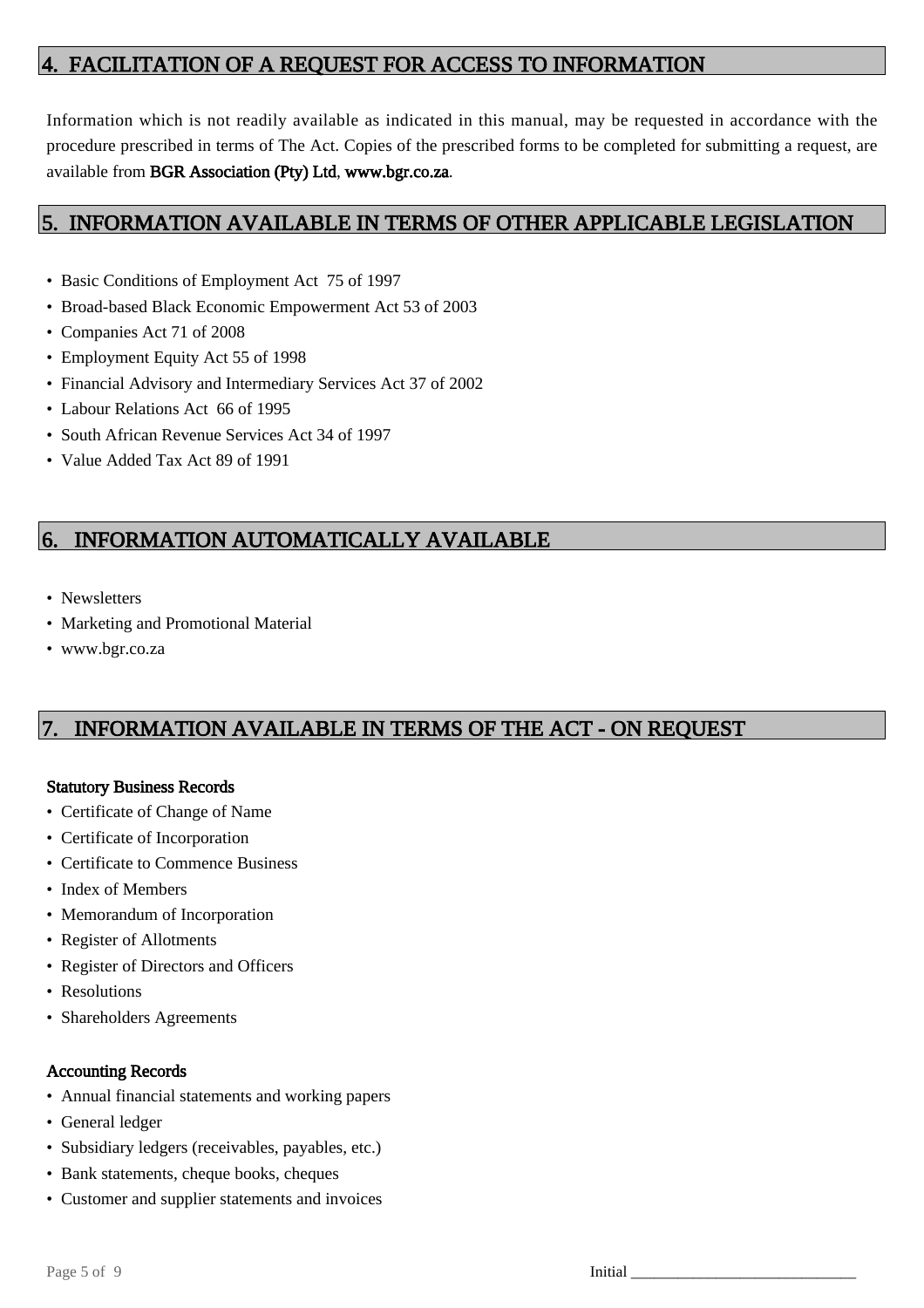- VAT returns
- Lease or instalment sale agreements
- Budgets and business plans
- Auditor's reports
- Capital expenditure
- Credit agreements

#### Legal, Agreements and Contracts

- Agreements with customers
- Agreements with shareholders, officers or directors

#### Personnel Records

- Employee evaluation and performance records
- Employee information records
- Employment contracts
- IRP 5 and IT 3 certificates
- Payroll
- UIF, PAYE and SDL returns

#### Sales and Marketing

- Brochures, newsletters and marketing material
- Service and product information

## 8. GENERAL

BGR Association (Pty) Ltd may keep records in terms of other legislation and this act, such as above, but not necessarily limited to.Records kept are subject to change due to operational and legislative needs.

# 9. REQUESTING PROCEDURES

A person who wants access to the records must complete the necessary request forms that is available at the offices of BGR Association (Pty) Ltd, or can be accessed on www.justice.gov.za/inforeg. The completed request form must be sent to the address or fax number provided in this manual and marked for the attention of the Information Officer.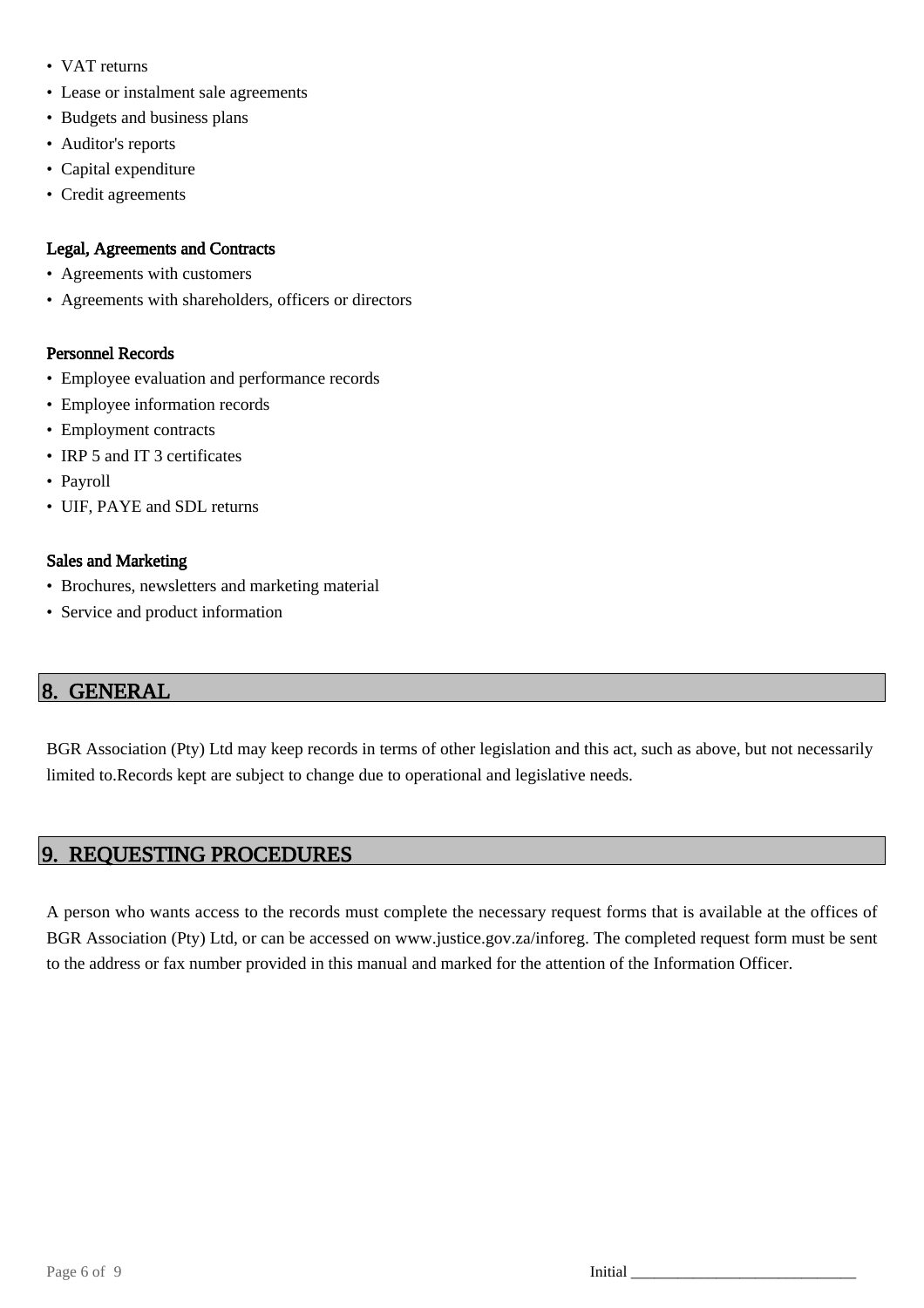Please provide sufficient details to enable the company to identify:

- a. The record(s) requested
- b. The requester (and if an agent is lodging the request, proof of capacity)
- c. The form of access required
- d. The postal address or fax number of the requester in the Republic
- e. If the requester wishes to be informed of the decision in any manner (in addition to written) the manner and particulars thereof
- f. The right which the requester is seeking to exercise or protect with an explanation of the reason the record is required to exercise or protect the right.

## 10. PRESCRIBED FEES

- A requestor is required to pay the prescribed fees before a request will be processed;
- If the preparation of the record requested requires more than the prescribed hours (six), a deposit shall be paid (of not more than one third of the access fee which would be payable if the request were granted);
- A requestor may lodge an application with a court against the tender/payment of the request fee and/or deposit
- Records may be withheld until the fees have been paid.
- The fee structure is available on the website of the SOUTH AFRICAN HUMAN RIGHTS COMMISSION at www.sahrc.org.za and as an appendix to this manual.

## 11. PROTECTION OF PERSONAL INFORMATION PROCESSED

COMPANY is committed to protecting the privacy of personal information of our data subjects. The information you share with us as a data subject allows us to provide you with the best experience with our products and services, or as a stakeholder.

COMPANY has dedicated policies and procedures in place to protect all personal information collected and processed by us. Please read below for more information on how we collect, process, use and disclose personal information.

#### 11.1 The purpose of processing of personal information

We process personal information for various reasons, including but not limited to the following:

- To manage information, products and/or services requested by data subjects
- To help us identify data subjects when they contact us
- Manage customers
- To maintain customer records
- Training purposes
- Financial and tax purposes
- Legal or contractual purposes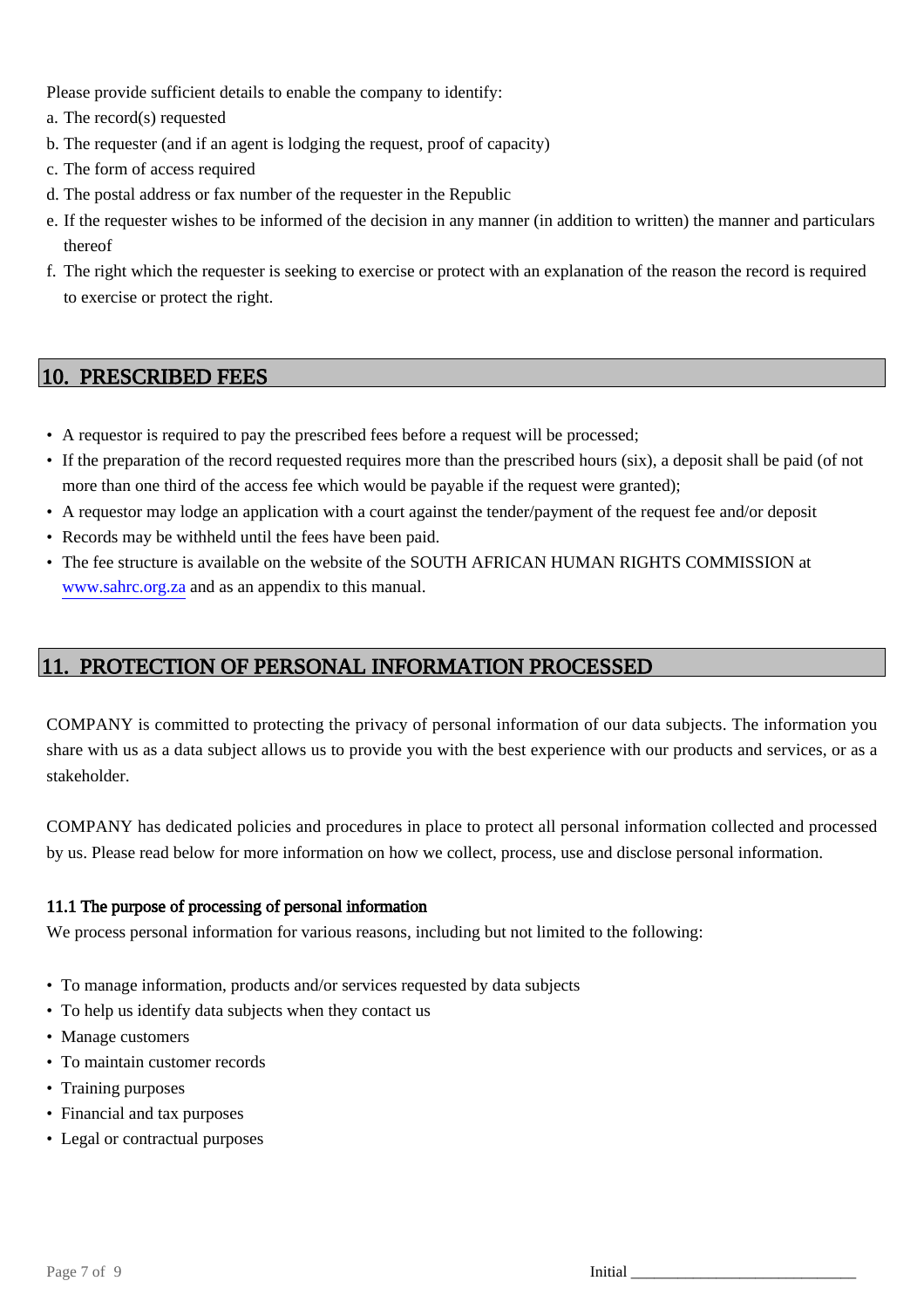#### • Marketing purposes

#### 11.2 Data subject categories and personal information processed

| Employees            | <b>Education</b> history<br>e-mail address<br>Language and birth of the person<br>Location information<br>Telephone number |
|----------------------|----------------------------------------------------------------------------------------------------------------------------|
| Prospective employee | <b>Education</b> history<br>e-mail address<br>Language and birth of the person<br>Location information<br>Telephone number |

#### 11.3 Recipients with whom personal information is shared

In processing your personal information, we may share it within the group of companies or with other third parties. These include but are not limited to:

• Tax authorities

#### 11.4 Security measures implemented to protect personal information

We have identified our security risks over the personal information we process in line with the Protection of Personal Information Act, and we have implemented various security measures to ensure reasonable protection against the risk of loss, misuse, unauthorised access and disclosure, alteration and destruction of the personal information.

We also take steps to ensure that operators that process personal information on behalf of company name apply adequate safeguards as outlined above.

#### 11.5 Trans-border flows of personal information

We may transfer to, and store personal information we collect about you, in countries other than South Africa, if the relevant business transactions or situation requires trans-border processing. These countries may not have the same data protection laws as South Africa, and in this instance, we will only transfer the information if we have consent from you, or it is necessary for the performance or conclusion of a contract between us.

#### 11.6 Personal information received from third parties

When we receive personal information from a third party on behalf of a data subject, we require confirmation that they have written consent from the data subject that they are aware of the contents of this PAIA manual and the Privacy Policy, and do not have any objection to our processing their information in accordance with this policy.

Where information on third parties is provided by a data subject, or a third party provides information on a data subject, that information may be taken into account with other personal information.